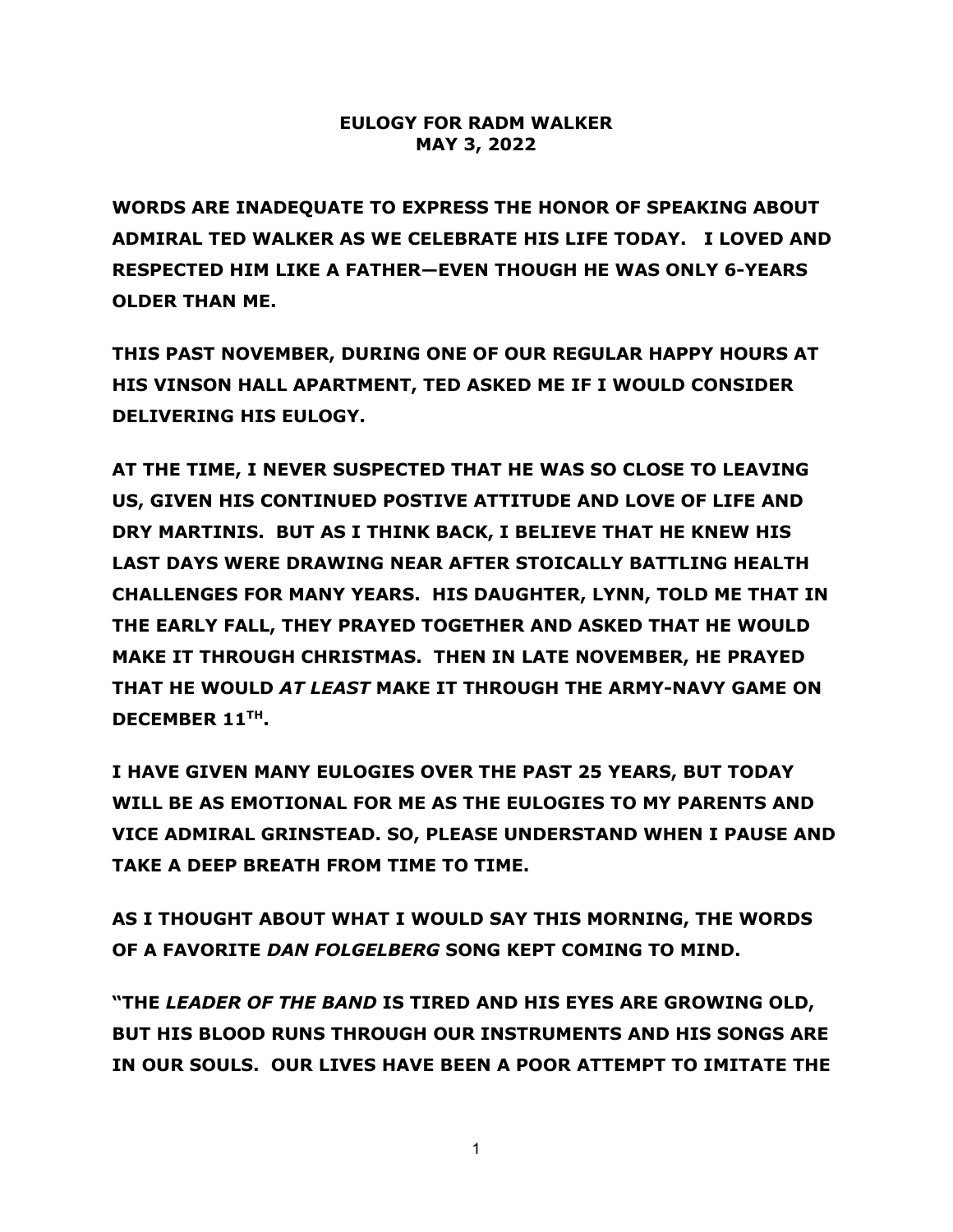**MAN—BUT WE'RE PROUD TO BE THE LEGACY OF THE LEADER OF THE BAND."**

**REAR ADMIRAL TED WALKER** *WAS* **THE LEADER OF THE** *NAVY SUPPLY CORPS BAND***, FROM THE SPRING OF 1984 THROUGH THE FALL OF 1988— AND OH, WHAT A LEADER HE WAS--DURING THESE FOUR DEMANDING YEARS--AND DURING HIS ENTIRE CAREER OF SELFLESS SERVICE TO THE NAVY, HIS FAMILY AND FRIENDS. AS YOU LISTEN TO ME THIS MORNING, I AM CONFIDENT YOU WILL AGREE THAT HIS LEGACY--- TRULY LIVES ON.** 

**I COULD SPEAK FOR HOURS ABOUT ADMIRAL WALKER'S DISTINGUISHED** *NAVY AND PRIVATE SECTOR CAREERS,* **BUT GIVEN THAT MOST OF YOU ARE WELL AWARE OF HIS MANY ACCOMPLISHMENTS, I WILL NOT ADDRESS THEM IN DETAIL,** *BUT I WILL SHARE WITH YOU SOME VERY INTERESTING INFORMATION AND A* **FEW SEA STORIES***--THAT YOU WILL NOT FIND IN HIS OFFICIAL BIOGRAPHY.*

**IN HIS TYPICAL FASHION, HE DIRECTED ME TO KEEP MY COMMENTS UPBEAT, AND TO ASK YOU TO CELEBRATE HIS LIFE WITHOUT TEARS-- BUT WITH A GENEROUS BLOODY MARY LATER TODAY. SO HERE GOES…**

**TED WALKER WAS TRULY BIGGER THAN LIFE—A GENTLE GIANT WITH A HEART OF GOLD. HE WAS AN HISTORIAN WITH UNEQUALLED KNOWLEDGE OF WORLD WAR II SEA BATTLES, AND HE FREQUENTLY RECOMMENDED FOOTBALL PLAYS TO NAVY COACH KEN NIUMATALOLO.**

**HE WAS EXCEPTIONALLY INTELLIGENT. HE WAS AN ACHIEVER AND A DEEPLY COMMITTED LEADER, WHO ENTICED GREAT RESULTS WITH HIS EASY-GOING AND DOWN TO EARTH NATURE. THERE ARE SO MANY WONDERFUL STORIES OF HIM VISITNG SHIPS, TOURING LOWER LEVEL, HOT STOREROOMS AND SHAKING HANDS WITH SAILORS, WHO COULD NOT BELIEVE THIS LARGE, JOHN WAYNE-LIKE ADMIRAL WOULD SHARE HIS VALUABLE TIME WITH THEM.** 

 $\mathbf{z}$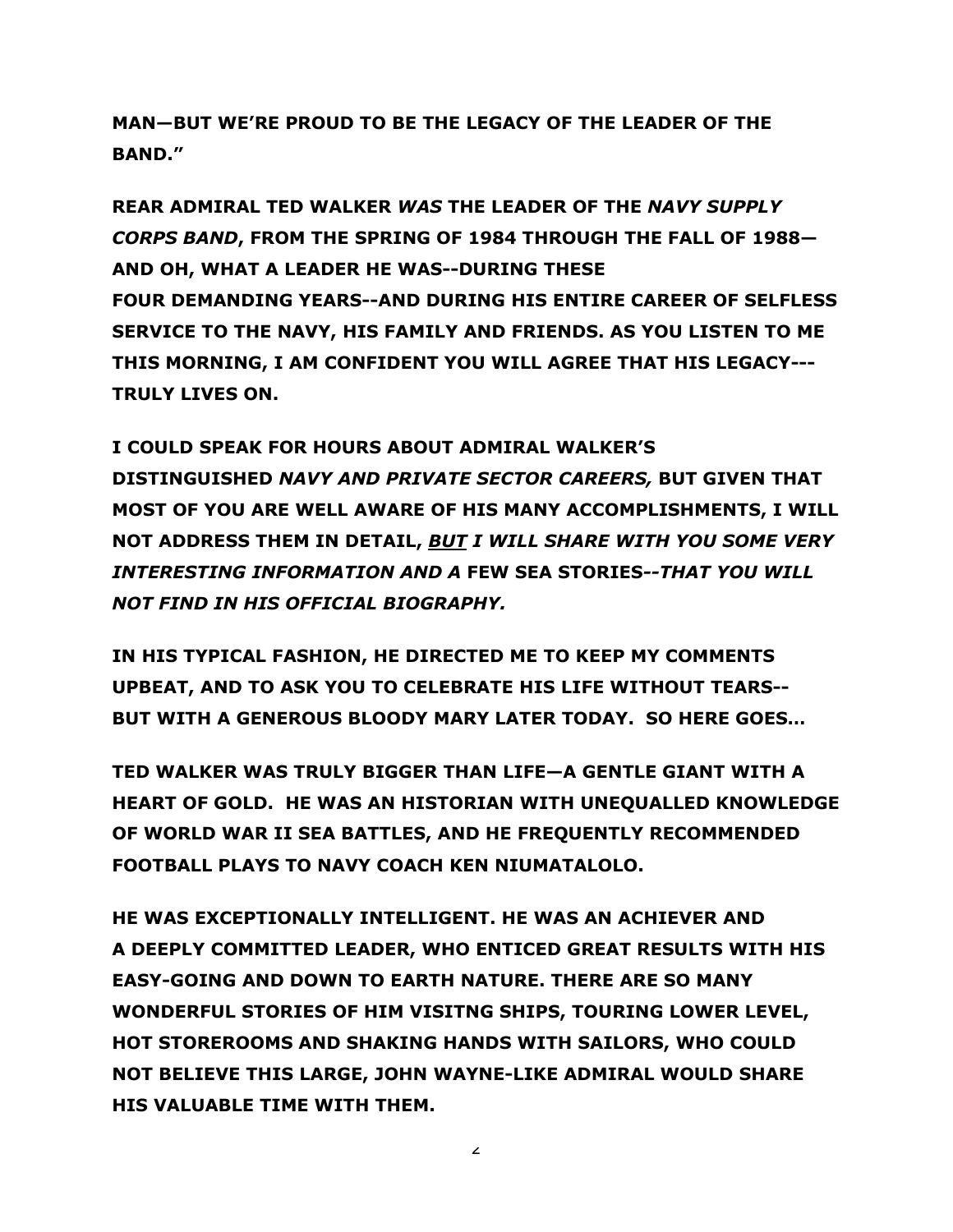## **THIS SAID, WHEN THE SITUATION CALLED FOR IT, HE COULD BE EFFECTIVELY STUBBORN AND IRASCIBLE.**

**FROM MY PERSPECTIVE, ADMIRAL TED WALKER LOVED AND HAD MORE PRIDE IN OUR CORPS THAN ANYONE I HAVE EVER KNOWN. HE ARDENTLY DEMONSTRATED THIS IN SO MANY WAYS, INCLUDING HIS EXTENSIVE SUPPORT OF THE NAVY SUPPLY CORPS FOUNDATION, WHICH NAMED HIM A DISTINGUISHED ALUMNUS IN 2019.**

**IN A GRADUATION SPEECH AT THE NAVY SUPPLY CORPS SCHOOL IN 2018, HE TOLD THE YOUNG GRADUATES THAT THEY WERE THE GOLDEN LINK IN THE WARFIGHTING CHAIN, AND THAT OUR COUNTRY'S SUCCESS ON THE BATTLEFIELD---BE IT AIR, SEA OR SHORE---DEPENDED ON THEIR CONTINUING LOGISTICAL EXCELLENCE. AS A TRIBUTE TO TED, THE SUPPLY CORPS SCHOOL IS REPLAYING A VIDEO OF THIS SPEECH IN NEWPORT THIS MORNING.** 

**HE WAS ALSO A DEDICATED FAMILY MAN WHO OUTWARDLY AND CONTINUOUSLY DISPLAYED UNPARALLELED LOVE FOR HIS WIFE, CAROL ANN--WHO WAS AN EXCEPTIONAL PART OF HIS SUCCESS--AND TO DAUGHTERS LYNN AND WENDY AND GRANDCHILDREN, DAVID AND CAROL ANN.** 

**TED WAS A GREAT FRIEND AND MENTOR TO ME AND TRULY A MENTOR TO HUNDREDS—INCLUDING MANY OF YOU IN THIS MAGNIFICENT CHAPEL THIS MORNING.**

**TED GREW UP A NAVY JUNIOR--AND AT THE AGE OF 9, HE WATCHED THE JAPANESE BOMB PEARL HARBOR FROM THE ROOF OF HIS PARENT'S QUARTERS. HE LIVED ON THE NAVAL ACADEMY YARD DURING HIS HIGH SCHOOL YEARS, SO ATTENDING THE ACADEMY WAS INEVITABLE.** 

**HIS CAREER STARTED IN 1950, WHEN HE ENTERED THE NAVAL ACADEMY AS THE** *YOUNGEST MEMBER OF* **THE CLASS OF 1954.** *THIRTY-EIGHT-YEARS*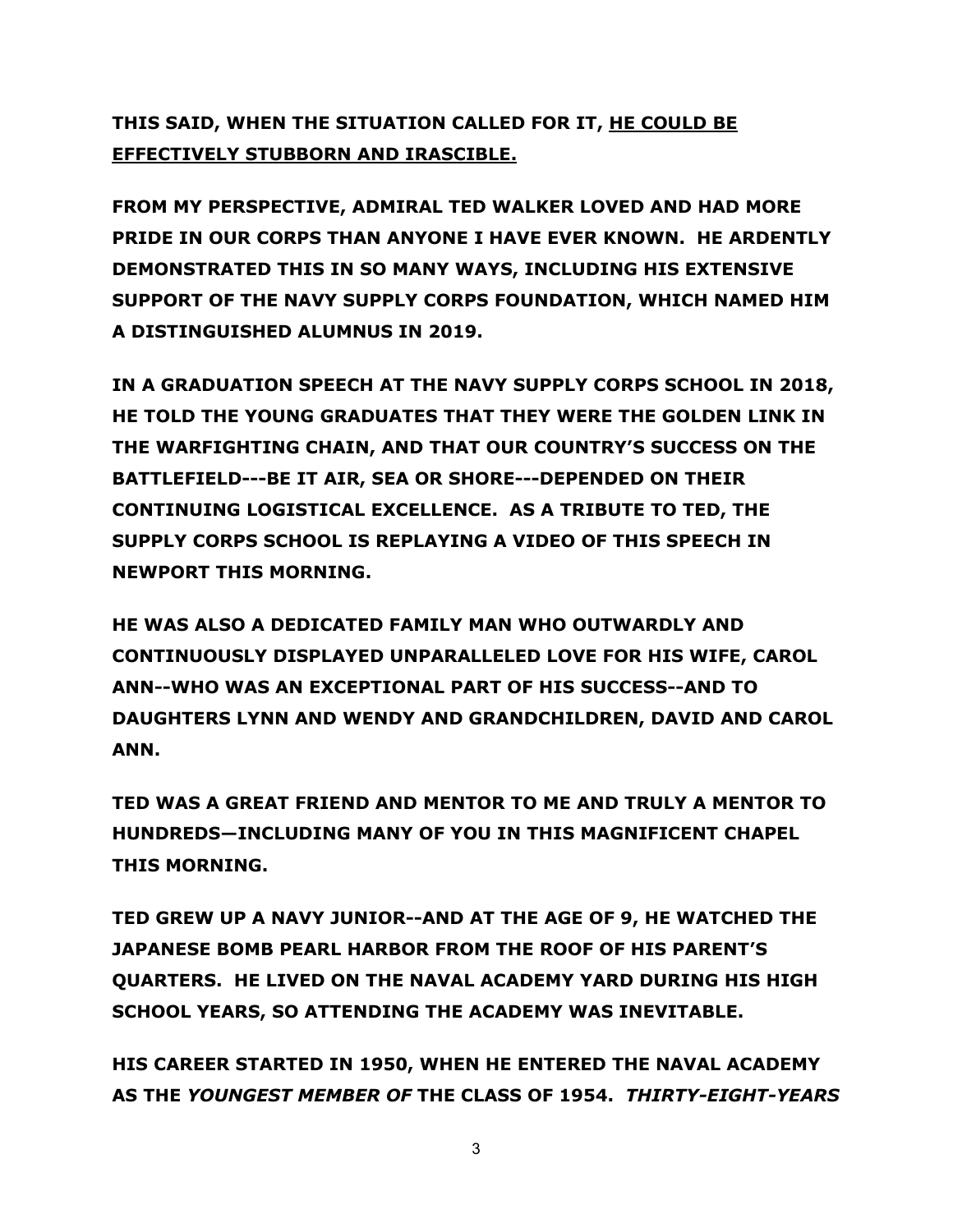*LATER***, HE RETIRED WITH AN INCREDIBLE TRACK RECORD OF SUCCESS-- FRAMED BY FEARLESS EXECUTION, BOLD INNOVATION, AND THE STRONGEST POSSIBLE EXAMPLES OF LEADERSHIP** *IN SOME OF THE MOST CRITICAL JOBS THE NAVY HAD TO OFFER.*

**TED WAS NOT PROUD OF HIS ACADEMY CLASS STANDING BUT HAD A GREAT EXCUSE. HE BLAMED IT ON PLAYING BRIDGE, DURING STUDY HOURS, IN BOTH HIS JUNIOR AND SENIOR YEARS. HE PROUDLY TOLD ME THAT HE BOUGHT HIS FIRST CAR WITH HIS WINNINGS. A LARGE PERCENTAGE OF THESE WINNINGS CAME FROM HIS '54 CLASS PRESIDENT, CAPTAIIN GEORGE ZEBERLEIN, WHO IS HERE THIS MORNING. HELLO GEORGE!**

**HE GRADUATED FROM ANNAPOLIS IN 1954 AND ENTERED THE SUPPLY CORPS. FOLLOWING SUPPLY CORPS SCHOOL IN ATHENS GEORGIA, HE WAS ASSIGNED TO THE BATTLESHIP NEW JERSEY—FOLLOWED BY THE DESTROYER, WREN, AND THEN TO** *BACK-TO-BACK NAVY EXCHANGE TOURS.*

**YES,** *BACK-TO-BACK* **NAVY EXCHANGE TOURS—THE SECOND IN PANAMA. I ONCE ASKED HIM WHO WAS THE DETAILER THAT WAS TRYING TO DERAIL HIS CAREER SO EARLY ON. NAVY EXCHANGE TOURS WERE NOT KNOWN AS CAREER ENHANCING JOBS AT THE TIME. HIS RESPONSE TO ME WAS:**

**"EDDIE, I LEARNED MORE ABOUT INVENTORY MANAGEMENT IN THE EXCHANGE BUSINESS THAN ANYWHERE IN MY CAREER. YOU HAVE NO IDEA HOW HARD IT IS TO KEEP 52 SHADES OF LIPSTICK OR 36 SIZES OF BRASSIERES IN STOCK."**

**FOLLOWING THESE NAVY EXCHANGE TOURS, HE RETURNED TO SEA DUTY AS THE** *FIRST EVER* **SUPPLY OFFICER OF A SUBMARINE SQUADRON, THUS BUILDING THE FOUNDATION OF HIS LOVE FOR THE SUBMARINE FORCE.**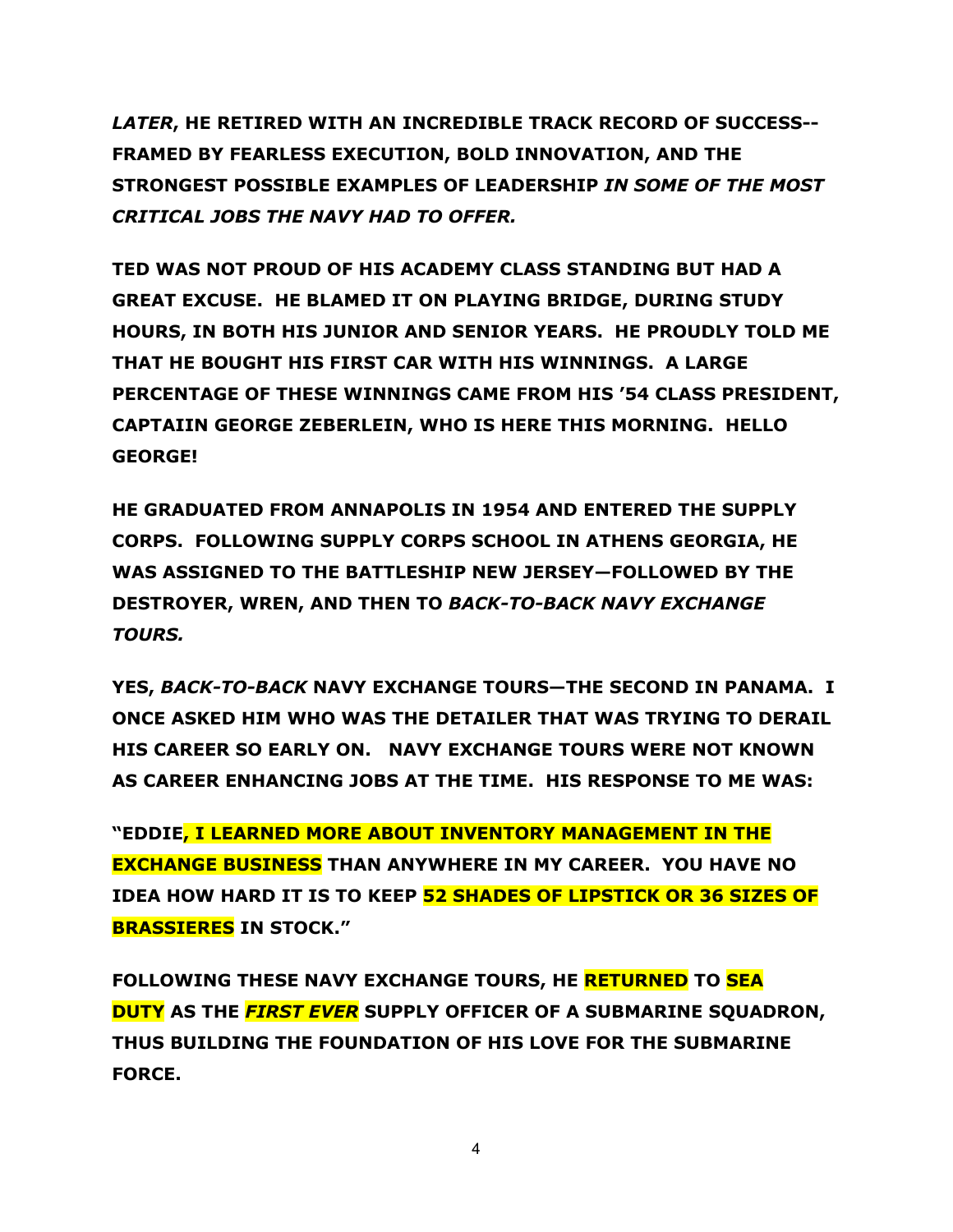**IN 1970, HE GRADUATED FROM THE GEORGE WASHINGTON UNIVERSITY, WITH AN MBA, AND THEN SPENT 8 STRAIGHT YEARS IMPROVING THE READINESS OF THE NAVY SUBMARINE FORCE DURING TIMES OF SERIOUS FUNDING SHORTFALLS.** 

**IN 1978, HE WAS ASSIGNED AS THE EXECUTIVE OFFICER AT THE NAVY SHIPS PARTS CONTROL CENTER IN MECHANICSBURG—WHICH REQUIRES ANOTHER SEA STORY:**

**THIS ASSIGNMENT WAS MADE BY ADMIRAL GENE GRINSTEAD, WHO WAS COMNAVSUP AND CHIEF OF SUPPLY CORPS AT THE TIME. I WAS A COMMANDER AND ADMIRAL GRINSTEAD'S EXECUTIVE ASSISTANT.**

**EARLY ONE MORNING, ADMIRAL GRINSTEAD TOLD ME TO GET** *ADMIRAL TOM ALLSHOUSE* **ON THE PHONE AND TO TAKE NOTES. ADMIRAL ALLSHOUSE WAS THE LEGENDARILY SMART AND DEMANDING CO OF SPCC, MECHANICSBURG. THE CALL WENT LIKE THIS:**

**"TOM—YOU AREN'T GOING TO LIKE WHAT I HAVE TO SAY, BUT IT'S NOT NEGOTIABLE. I'M LOOKING AT TED WALKER'S FITREPS, SOME OF THE BEST I HAVE EVER SEEN, BUT MOST WRITTEN BY LINE OFFICERS. NONE OF OUR SENIOR SUPPLY OFFICERS KNOW THAT MUCH ABOUT HIM. IN FACT, I HAVE NEVER MET HIM. THIS SAID, HE IS ON A FAST TRACK TO ADMIRAL AND I AM SENDING HIM AS YOUR EXECUTIVE OFFICER, SO THAT WE WILL KNOW IF HE SHOULD BE PROMOTED."**

**ADMIRAL ALLSHOUSE WANTED ANOTHER CAPTAIN, BUT GRINSTEAD LET HIM KNOW WHO WAS THE BOSS AND CAPTAIN WALKER WENT TO MECHANICSBURG. 2- YEARS LATER, ADMIRAL ALLSHOUSE CONSIDERED HIM THE BEST CAPTAIN THAT EVER WORKED FOR HIM.**

**AFTER SPCC, TED BECAME THE** *COMMANDING OFFICER OF THE NAVAL SUPPLY CENTER PUGET SOUND***, THEN ASSISTANT** *CHIEF OF STAFF,*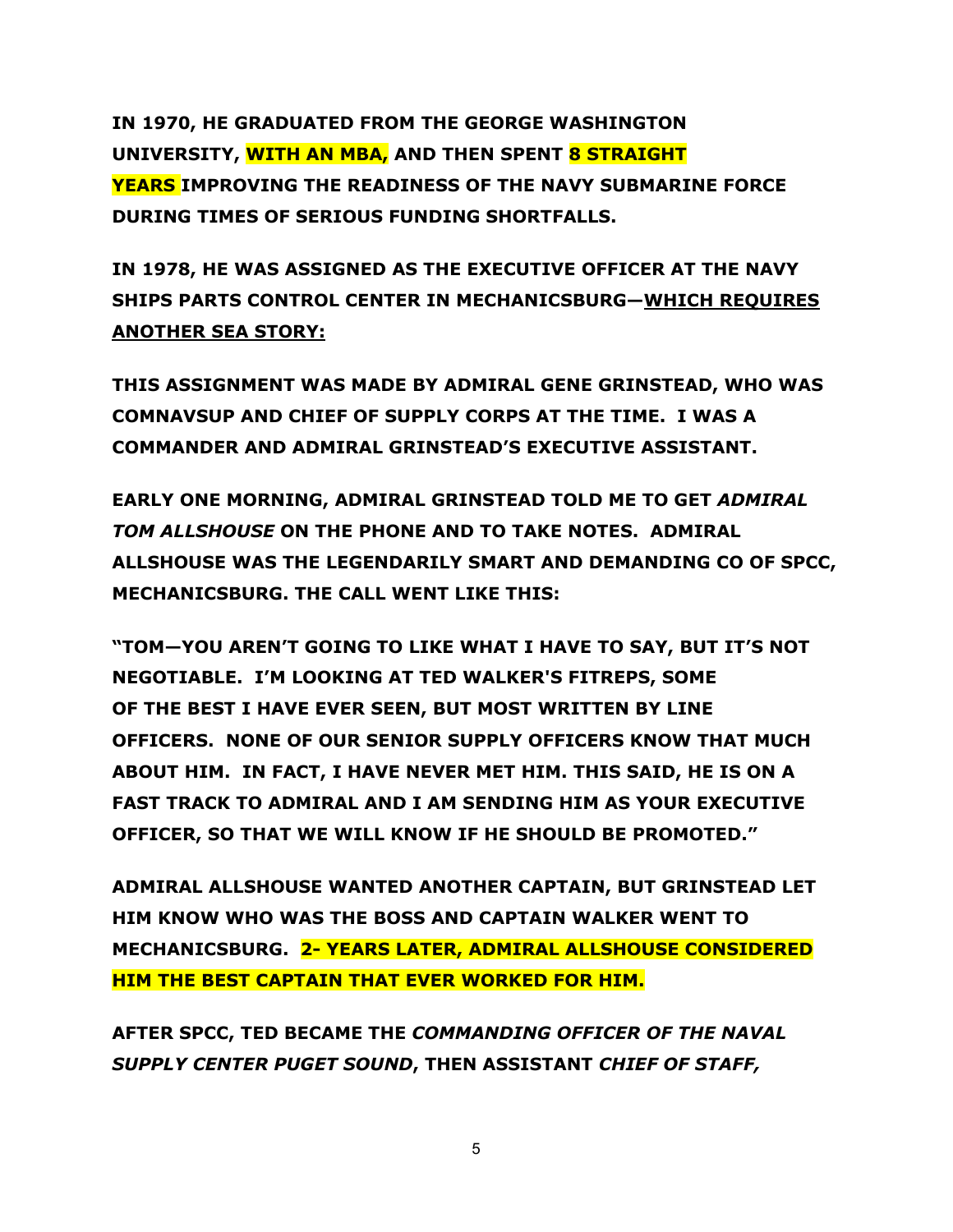*LOGISTICS, OF THE ATLANTIC FLEET,* **WHERE HE WAS PROMOTED TO REAR ADMIRAL.**

**IN 1984, HE WAS SELECTED AS THE 35TH COMMANDER NAVAL SUPPLY SYSTEMS COMMAND AND CHIEF OF THE NAVY SUPPLY CORPS. BASED ON MY RESEARCH, HE WAS THE YOUNGEST COMNAVSUP IN OUR THEN-190- YEAR HISTORY.**

**I AM PROUD TO SAY THAT I WORKED FOR HIM DURING HIS CHALLENGING 4-YEAR TENURE, FROM 1984 UNTIL HIS RETIREMENT IN 1988. WHICH LEADS TO ANOTHER SEA STORY.**

**I HAD** *NEVER MET ADMIRAL WALKER* **UNTIL MY FIRST DAY AS THE NEW COMPTROLLER/CFO OF NAVSUP. I HAD BEEN ORDERED TO THE POSITION BY THEN-CHIEF, RADM ANDY GIORDANO. HOWEVER, BY THE TIME I REPORTED TO NAVSUP, ADMIRAL GIORDANO HAD RETIRED AND ADMIRAL WALKER WAS THE CHIEF.**

**FOR SOME UNEXPLAINABLE REASON, I DRAFTED A MEMO TO ADMIRAL WALKER, MY FIRST MORNING ON THE JOB, SUGGESTING THAT I WOULD BE WILLING TO TRANSFER TO ANOTHER BILLET AND ALLOW HIM TO PUT ONE OF HIS** *OWN TRUSTED CAPTAINS* **INTO MY CRITICAL POSITION.**

**ABOUT 3O MINUTES AFTER MY MEMO REACHED HIS DESK, MY INTERCOM BUZZED AND I HEARD: "STRAW, GET YOUR BUTT DOWN HERE." ACTUALLY, HE DID NOT SAY BUTT.**

**WHEN I GOT TO HIS OFFICE, HE WAS FILLING THE DOORWAY, LARGER THAN LIFE, WAGGING HIS FINGER FOR ME TO COME FORWARD.**

**AS I STOOD AT ATTENTION IN FRONT OF HIS DESK, HE CRUSHED MY MEMO IN HIS HAND AND SAID: "IT APPEARS THAT YOU MAY BE FEARFUL OF WORKING FOR ME CAPTAIN STRAW, AND WHILE IT MAY NOT BE FOR VERY LONG, LET'S GIVE IT A TRY. I DON'T KNOW MUCH ABOUT WHAT YOU**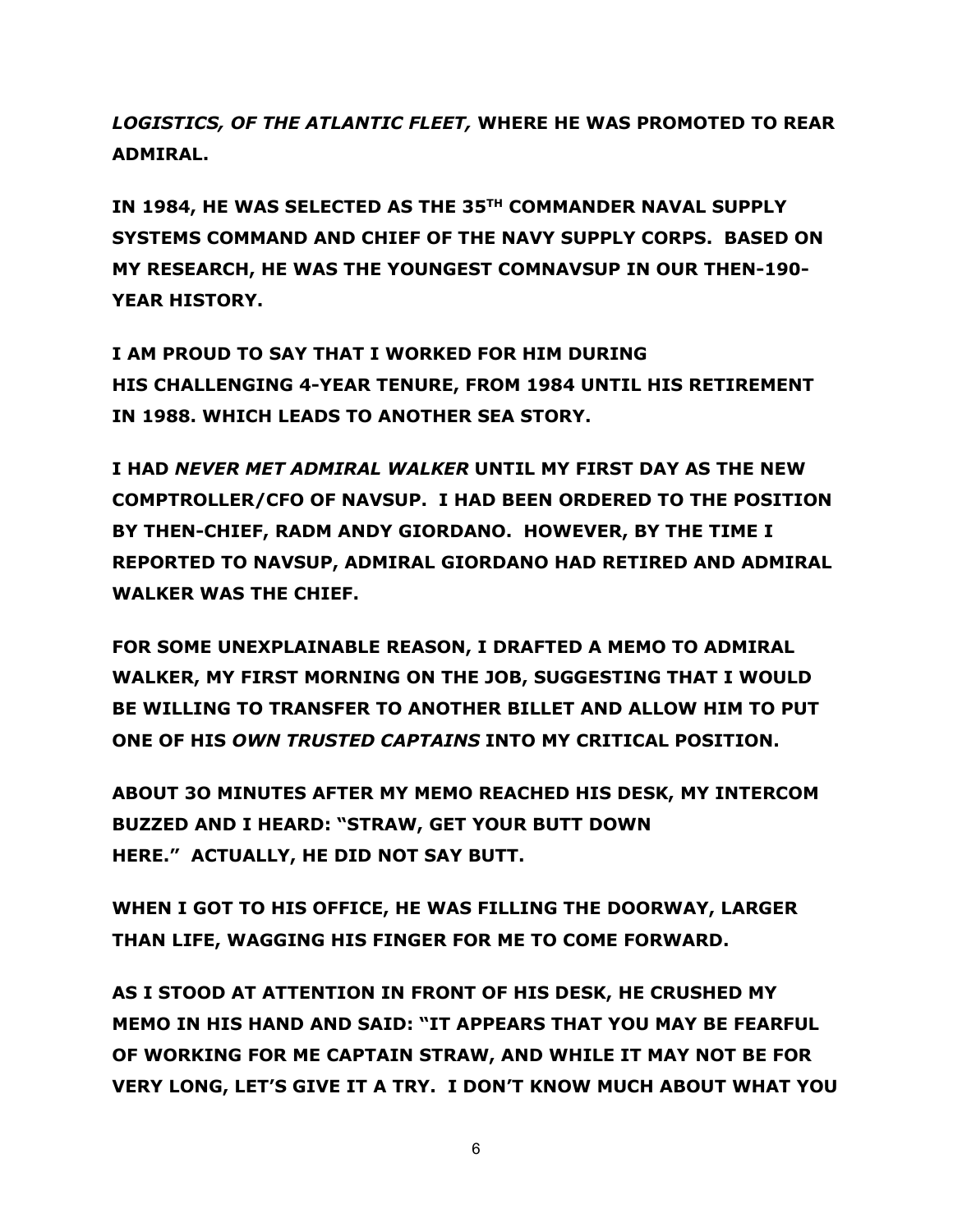**DO WITH THAT** *MULTI-BILLION DOLLAR, REPAIR PARTS WORKING CAPITAL FUND,* **BUT I HEAR THAT YOU ARE PRETTY DAMN GOOD AT IT. SO, DO YOUR MONEY-THING, KEEP ME OUT OF TROUBLE AND LET ME KNOW WHENEVER YOU NEED ME TO COVER YOUR SIX. NOW GET BACK TO WORK** *DIPSHIT."*

**IT TOOK SOME TIME FOR ME AND MANY OTHERS TO LEARN THAT FROM TED, THE WORD** *DIPSHIT* **WAS ACTUALLY** *A TERM OF ENDEARMENT.* 

**THIS NEXT SEA STORY DESCRIBES WHAT MAY BE THE MOST IMPORTANT ACHIEVEMENT IN ADMIRAL WALKER'S GREAT NAVY CAREER—AND ONE YOU WILL DEFINITELY NOT FIND IN HIS OFFICIAL BIOGRAPHY OR EVER HAVE HEARD HIM DISCUSS OPENLY.**

**IN 1985, THE NAVAL INVESTIGATIVE SERVICE ACCUSED THE USS KITTY HAWK SUPPLY DEPARTMENT OF LOSING HIGH VALUE F14 FIGHTER REPAIR PARTS. THESE PARTS WERE BEING SOLD TO IRAN TO SUPPORT THE 100 F14s THE SHAH BOUGHT FROM THE US IN 1978, AND WHICH WERE NOW IN THE HANDS OF THE AYATOLLAH.**

**IN A VERY TENSE MEETING, IN THE PENTAGON, THE** *CHIEF OF NAVAL OPERATIONS* **DEMANDED THAT ADMIRAL WALKER FIRE THE KITTY HAWK'S SENIOR SUPPLY OFFICER—A HIGHLY RESPECTED, EARLY SELECTED COMMANDER—AND SUGGESTED THAT THE NAVY NO LONGER NEEDED A SUPPLY CORPS.**

**WITH A MOST FORCEFUL TONE IN HIS VOICE, ADMIRAL WALKER REFUSED TO FIRE THE COMMANDER UNTIL THERE WAS STRONGER EVIDENCE AS TO THE SOURCE OF THE STOLEN REPAIR PARTS. HE ALSO STRONGLY DEFENDED THE VALUE OF OUR CORPS OVER ITS HISTORY SINCE 1795.**

**TO SHORTEN A VERY LONG STORY, ADMIRAL WALKER CONVENED AN IN-DEPTH AUDIT, IN CONJUNCTION WITH THE** *NAVAL AUDIT SERVICE***-- WHICH DETERMINED, CONCLUSIVELY, THAT THE REPAIR PARTS HAD BEEN**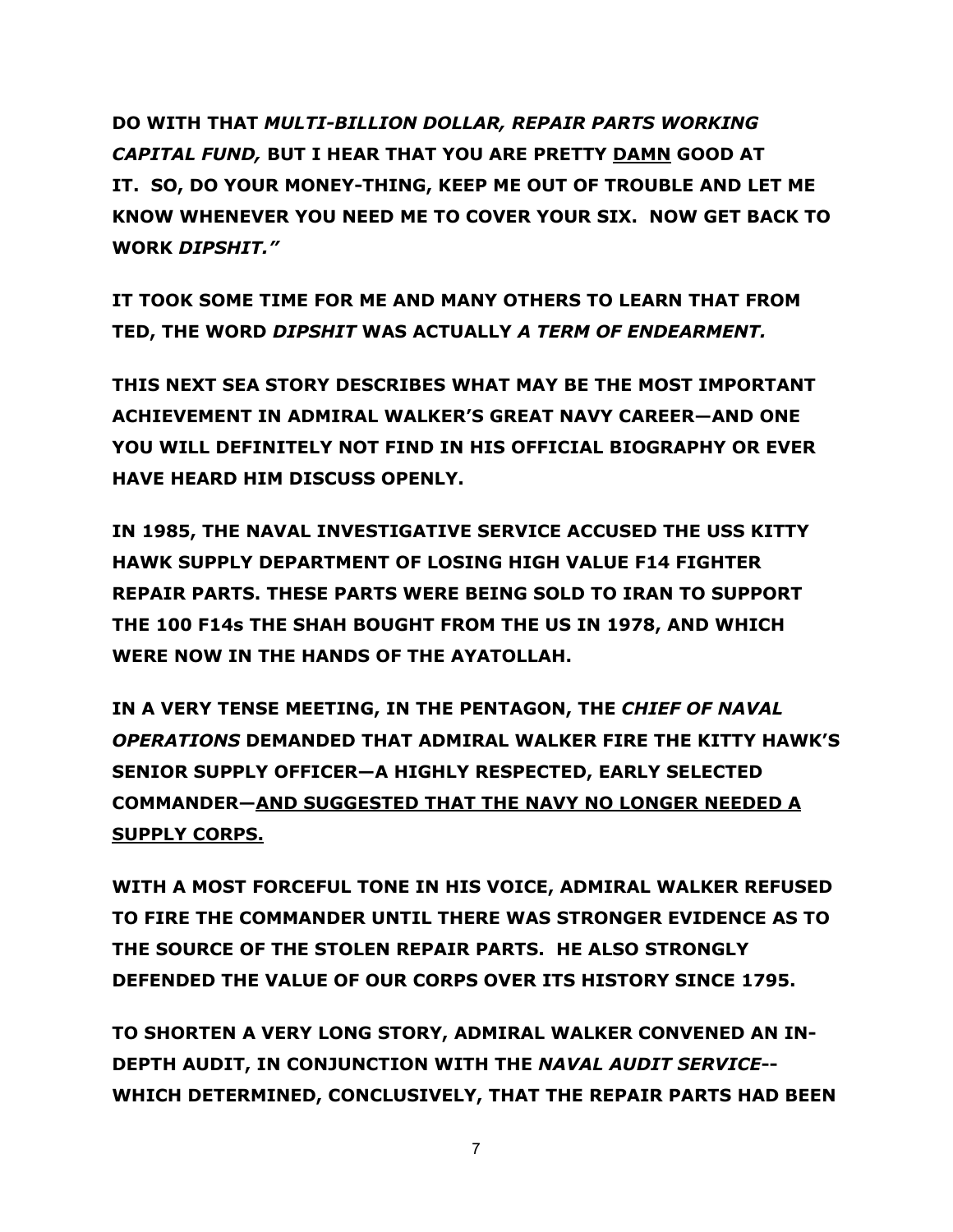**STOLEN BY AN IRANIAN FUNDED SMUGGLING RING OF--** *NAVAL REWORK FACILITY EMPLOYEES—AND DID NOT COME FROM THE KITTY HAWK.*

**IN SIMPLE TERMS, FROM THE PERSPECTIVE OF THOSE OF US WHO WERE CLOSELY INVOLVED, ADMIRAL WALKER'S DECISIVE ACTIONS DURING THIS CRITICAL PERIOD--PLUS HIS IMPLEMENTATON OF SIGNIFICANT NAVY-WIDE INVENTORY MANAGEMENT IMPROVEMENT PROGRAMS--QUITE LITERALLY SAVED THE SUPPLY CORPS FROM EXTINCTION.**

**FOLLOWING HIS RETIREMENT FROM THE NAVY IN 1988, ADMIRAL WALKER STARTED WHAT BECAME AN EQUALLY DISTINGUISHED PRIVATE SECTOR CAREER.**

**HIS FIRST POSITION WAS VICE PRESIDENT, FOR STRATEGIC PLANNING, WITH RCI, INCORPORATED. AT THE TIME, RCI WAS A SMALL CONSULTING COMPANY WITH ANNUAL REVENUE OF \$26M. WHEN ADMIRAL WALKER RETIRED AFTER 11 YEARS, THE COMPANY HAD GROWN TO ANNUAL REVENUE OF \$350M. A FORMER CEO OF RCI GIVES TED MUCH OF THE CREDIT FOR THIS GROWTH.**

**ADMIRAL WALKER ALSO SERVED ON** *THE BOARD OF DIRECTORS OF THE NAVY MEMORIAL* **IN WASHINGTON DC FOR 30 YEARS. FROM 2009-2011 HE VOLUNTEERED TO BE THE** *PROBONO* **INTERIM CEO DURING SOME VERY DIFFICULT FINANCIAL TIMES FOR THE NAVY MEMORIAL FOUNDATION.**

**IN THE WORDS OF A FORMER NAVY MEMORIAL CEO:** *"THERE WOULD NOT BE A NAVY MEMORIAL TODAY IF IT WERE NOT FOR TED WALKER***."**

**OVER THE LAST 30-YEARS, ADMIRAL WALKER ALSO PROUDLY SUPPORTED THE** *VINSON HALL RETIREMENT COMMUNITY* **IN MCLEAN, VIRGINIA, WHERE HE RESIDED AT THE TIME OF HIS PASSING. DURING HIS TENURE AS CHAIRMAN OF THE BOARD OF DIRECTORS, HE PLAYED A MAJOR ROLE IN RESTORING FINANCIAL STABILITY AND COMPLETING CONSTRUCTION OF THE ARLEIGH BURKE REHAB CENTER.**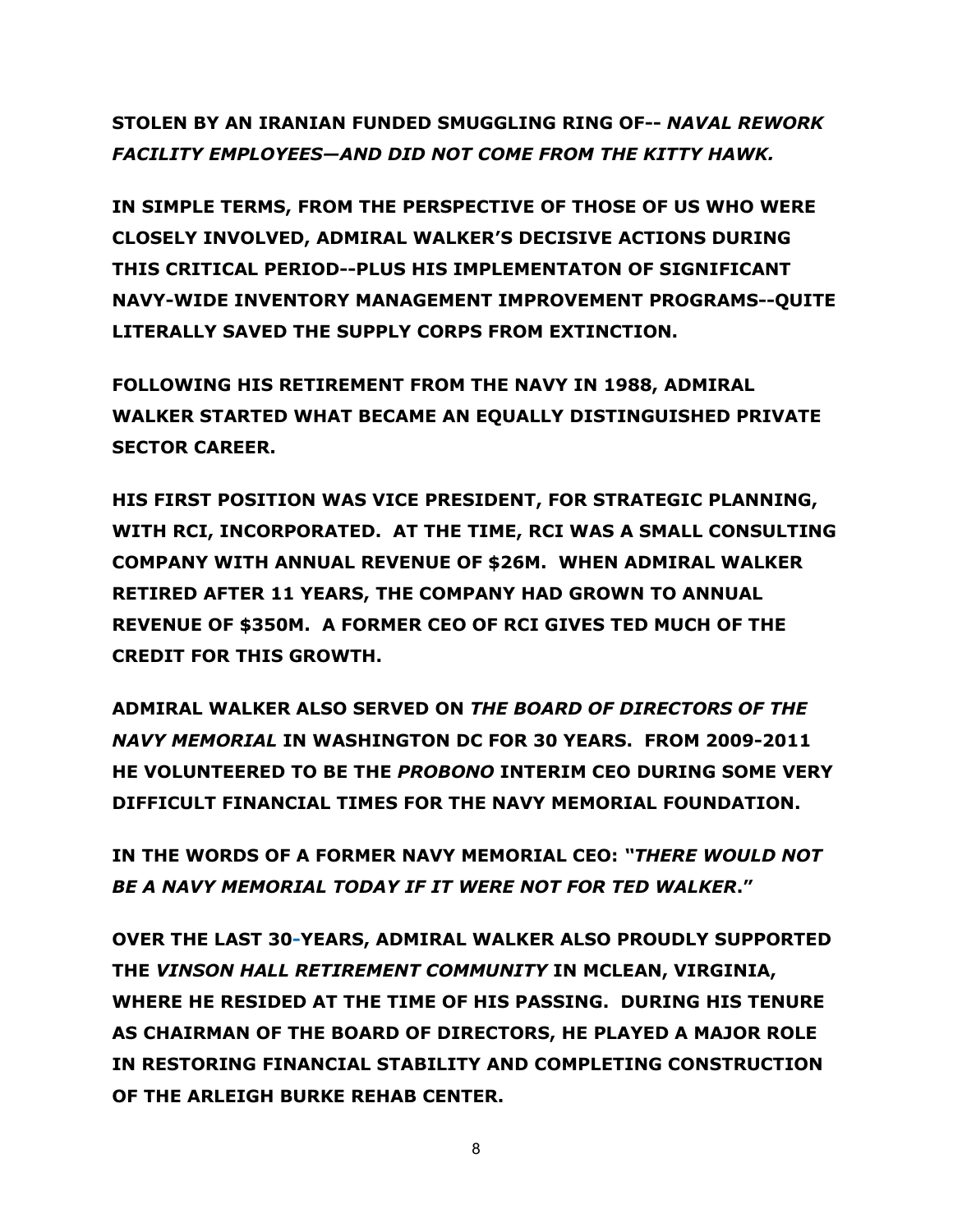**TED WAS ALSO A STRONG SUPPORTER AND** *BOARD OF VISITORS MEMBER* **OF ELON UNIVERSITY, WHERE HIS DAUGHTERS GRADUATED IN THE LATE '70S.** 

**AND, AS MOST OF YOU KNOW, TED BLED BLUE AND GOLD, AND NEVER LOST CLOSE CONTACT WITH THE NAVAL ACADEMY--WHERE HE SERVED AS A TRUSTEE OF THE USNA FOUNDATION FOR THE PAST 30 YEARS. HE WAS AN AVID SUPPORTER OF NAVY ATHLETICS, A MAJOR DONOR TO THE NAVAL ACADEMY FOUNDATION, AND RARELY MISSED A HOME FOOTBALL GAME OR ARMY-NAVY GAME IN 40 YEARS. HIS FOOTBALL TAILGATES WERE LEGENDARY.**

*WHICH LEADS TO MY FINAL STORY***. I VISITED TED ON DECEMBER 10TH, THE FRIDAY BEFORE THE ARMY NAVY GAME. IT WAS CLEAR THAT HE WAS NOT DOING WELL, AND WE WENT FROM A DISCUSSION ON HOW TO BEAT ARMY, INTO A DISCUSSION ABOUT THE AFTER LIFE. I WILL NEVER FORGET TED'S COMMENT:** *"YOU KNOW EDDIE, THE ONLY GOOD THING ABOUT LEAVING THIS LIFE IS THAT I WILL BE TOGETHER AGAIN WITH MY BELOVED CAROL ANN, WHO I HAVE LOVED SINCE 8TH GRADE."*

**THE NEXT DAY, LYNN RELAYED HIS JOY OVER BEATING ARMY, AND CELEBRATING THE VICTORY WITH FAMILY AND A BIG BOWL OF CHOCOLATE ICE CREAM. IN HER WORDS:** *"DADDY DIED WITH A BIG SMILE ON HIS FACE."*

**I WILL CLOSE WITH A LINE FROM A FAVORITE POEM:**

- *"ONE MUST WAIT UNTIL EVENING TO SEE HOW TRULY SPLENDID THE DAY HAS BEEN."*
- **LET ME REPEAT:** *"ONE MUST WAIT UNTIL EVENING TO SEE HOW TRULY SPLENDID THE DAY HAS BEEN."*

**TODAY AS WE TAKE ADMIRAL TED WALKER TO REST, ON THIS CAMPUS HE LOVED SO DEARLY,** *HIS LIGHT STILL BURNS BRIGHTLY WITH HONOR,*